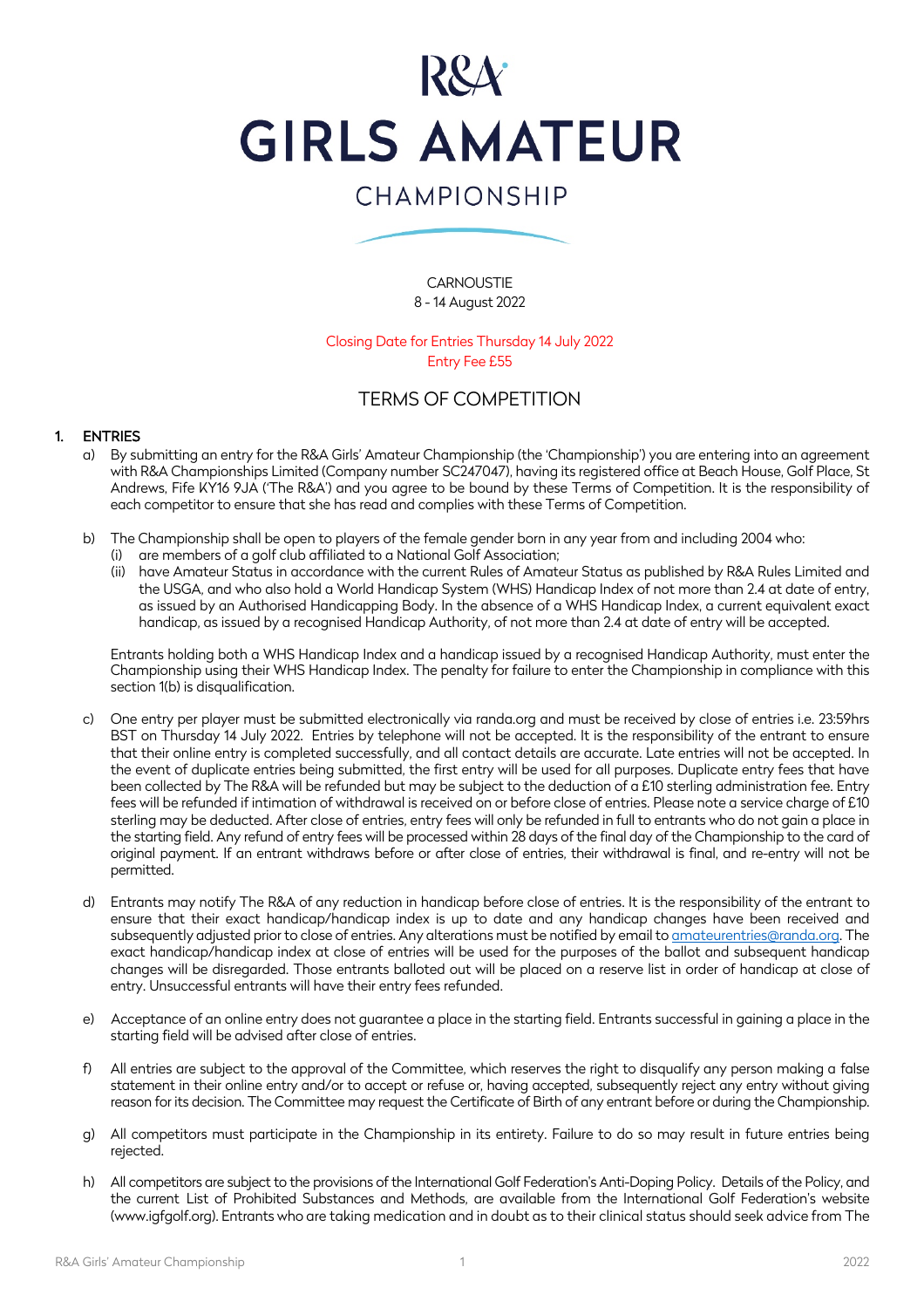R&A or the IGF knowing that, should a Therapeutic Use Exemption (TUE) be required this must be submitted to the IGF not later than 30 days before the start of the Championship,

## 2. FORMAT

- a) The starting field will comprise 144 competitors.
	- Any entrant named in the following categories will be allocated a place in the starting field of the Championship:
	- (i) Winners of the R&A Girls' Amateur Championship 2017 2021.
	- (ii) The top 4 competitors in the 2022 R&A Girls U16 Amateur Championship.
	- (iii) Playing members of the winning team in the 2022 Queen Sirikit Cup.
	- (iv) Winner of the 2022 U.S. Girls' Junior Championship. A blank entry may be made on behalf of the competitor qualifying in this category.
	- (v) Winner of the 2022 R&A Junior Open subject to meeting gender eligibility.
- b) After allocating places to entrants under sections 2(a) and 2(c), the remaining places in the starting field will be determined by order of the WHS Handicap Index/equivalent exact handicap of entrants, at date of entry. Unsuccessful entrants will be given the opportunity to compete in the event of withdrawals. The reserve list will be in order of WHS Handicap Index/equivalent exact handicap at date of entry.
- c) The Committee reserves the right to exempt a player.
- d) A competitor who fails to give The R&A notice of her withdrawal by close of registration or who is absent from the Championship without giving The R&A notice of her withdrawal will have her entries to all R&A Championships rejected for the next calendar year. Exceptions may be made in the case of sickness and other special circumstances at the discretion of the Committee. If an entrant withdraws before or after close of entries, their withdrawal is final and re-entry will not be allowed.
- Competitors must register no later than 15:00 hrs on the day prior to the commencement of the Championship, or they will be withdrawn.
- f) Entrants must be of the female gender and have been female at birth or have had the female gender assigned. For the avoidance of doubt, The R&A reserves the right to carry out a confidential case-by-case evaluation of whether the competitor's participation is likely to lead to unfair competition at any time either prior to or after the Championship if in its reasonable opinion such an evaluation is or becomes necessary. The Committee reserves the right to disqualify any competitor who does not meet the requirements for entry to the Championship.
- g) The Championship will be played in accordance with the Rules of Golf as approved by R&A Rules Limited and the Local Rules as approved by the Committee.
- h) The Modified Rules for Players with Disabilities are in effect. To allow The R&A time to consider an application, a golfer who wishes to play under the Modified Rules should contact amateurentries@randa.org at entry, but no later than close of entries, to advise of their wish to use the Modified Rules.
- i) Model Local Rule G-10 in the Official Guide to the Rules of Golf is in effect. In making a stroke, the player must not use a club, except for a putter, which exceeds 46 inches in length.
- j) The Model Local Rules in the Official Guide to the Rules of Golf are in effect regarding Conforming Driver Heads, Conforming Golf Balls and Groove and Punch Mark Specifications.
- k) Model Local Rule G-6 is in effect. A player must not ride on any form of motorised transportation except as authorised or later approved by the Committee. The R&A will only consider requests for use of motorised transportation where; (i) the player making the request has a qualifying disability and (ii) the need for transportation that results from that disability. Any requests by a player to use any form of transportation must be made by close of entries. All requests must be made in accordance with the procedures outlined in The R&A's Transportation Policy, available on request from The R&A.
- l) A player is prohibited from having a caddie during a round.
- m) A copy of the Pace of Play Policy will be posted at the Championship venue and will be available on request.
- n) One round of 18 holes shall be played on each of the first two days, for which one draw shall be made. The competitors returning the 64 lowest scores over 36 holes shall qualify for match play. Ties for the last place(s) and all other ties for the automatic draw shall be decided by card countback using the 18 hole second round score. If still a tie, scores for the second 9 holes (or 6 or 3 or 1) of the second round will be used. If a tie still arises, the last 6 holes of the first 9 holes (or 3 or 1) of the second round will be used. If necessary, the first round will then be treated in the same way. If no decision is reached, the Committee shall make a final decision.
- o) Each match will consist of one round of 18 holes except the Final which will be played over 36 holes. If the match is tied after the final hole, the round is deemed to extend one hole at a time until there is a winner.
- p) Immediately after the match is finished, the winner must report the result to an R&A Official or to The R&A Championship Office. Failure to comply with this section 2(p) may lead to disqualification.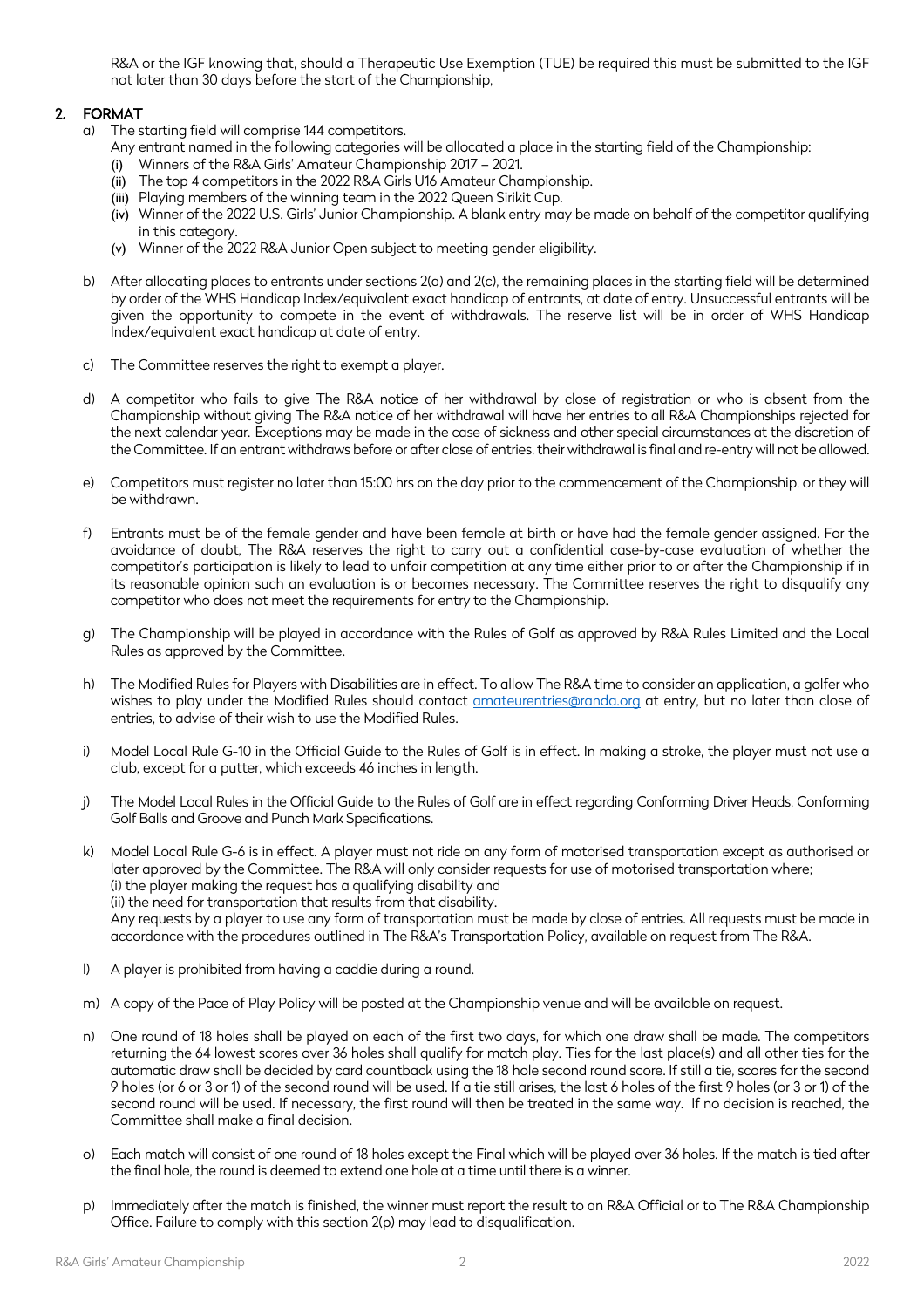### 3. PRIZES

- a) The Challenge Cup will be presented to the winner. The winner will be the R&A Girls' Amateur Champion and will receive a gold medal.
- b) The Leven Trophy will be presented to the runner-up. The winner will receive a silver medal. The losing semi-finalists will each receive a bronze medal.
- c) The Lady Heathcoat-Amory Memorial Medal will be presented to the competitor returning the lowest score for the 36 holes in the stroke play qualifying rounds. Ties will be decided by a card count back using the 18 hole second round score. If still a tie, the last 9 holes (or 6 or 3 or 1) will be used. If a tie still arises, the scores for the first 9 holes will be treated in the same way. If a tie still arises, the 18 hole first round score will be treated in the same way until a decision is reached. If still a tie the place will be shared.
- d) The Todd Bowl will be presented to the competitor under 16 years of age returning the lowest score for the 36 holes of the qualifying rounds. In the event of a tie the card count back procedure detailed in 3c) above will apply.
- e) The Fairhaven Pheasant will be presented to the competitor under 14 years of age returning the lowest score for the 36 holes of the qualifying rounds. In the event of a tie the card count back procedure detailed in 3c) above will apply.

#### 4. GENERAL

a) The R&A will not be liable for any loss, damage, cost or expense suffered by a competitor which was not reasonably foreseeable when participation was confirmed after the closing date, and/or was not directly caused by The R&A.

The R&A will not be liable for any loss, damage, cost or expense suffered by a competitor as a result of a decision taken at any time by the Committee to amend, curtail or cancel the Championship.

- b) Competitors are subject to all safety protocols applicable at the Championship in relation to Health & Safety as issued and updated by The R&A and/or its safety advisers from time to time.
- The Committee reserves the right to request proof of vaccination against Covid-19 and/or that a negative test result has been received within a prescribed timescale in advance of the first day of Championship (and as frequently as may be required thereafter). Failure to supply such proof after such request may result in the competitor being withdrawn from the Championship at any stage.
- d) All competitors are advised to have in place appropriate medical insurance and/or funding to cover routine medical and performance related healthcare such as musculoskeletal injuries, including outpatient investigation. Insurance should include COVID-19 care. This will include any competitors who may have travelled internationally and/or Federation Officials accompanying the competitor for the duration of their stay in the UK, in order that all such medical care is provided outside the NHS.
- e) Competitors must comply with any instructions or further guidance issued by The R&A in relation to the Championship.
- f) The R&A requires players and their team to conduct themselves in a manner that is respectful of the Championship and the sport of golf. Players and their team shall at all times act in the best interests of the sport and the Championship, and shall not conduct themselves in an unlawful or improper manner so as to bring the Championship, The R&A, the sport of golf or its governing bodies into disrepute and shall not use any one of or a combination of, violent conduct, threatening, abusive, indecent or insulting words or behaviour. Players and their team shall comply with any Code of Conduct set by the Committee from time to time. For the purposes of this condition, a player's team includes their caddies as well as any agents, coaches or other support team including family members present at the Championship or in the environs of the Championship venue or otherwise acting in relation to the Championship. If a competitor acts contrary to the spirit of the game, the Committee will take appropriate action which may include reporting the facts to the competitor's Federation or National Golf Association. If the competitor is considered to have committed serious misconduct the competitor may be disqualified.
- g) All competitors are subject to the provisions of The R&A's Anti-Corruption and Betting Policy in force at the date of the Championship.
- h) All competitors are subject to the provisions of The R&A's Logos and Marks Policy in force at the date of the Championship.
- i) The R&A seeks media coverage and publicity for the R&A Girls' Amateur Championship around and during the Championship in the press and by live and recorded radio and television broadcasting and filming and on the internet. Each competitor by entering the Championship and thereby agreeing to these Terms of Competition assigns to The R&A and its assignees and licensees the right in perpetuity throughout the world to make, use, edit, exhibit and reproduce in any way now known or hereafter devised for commercial and/or other purposes from time to time and at their discretion, motion pictures, still pictures, live taped or filmed television, sound recordings and any other reproductions of any description of the competitor made during or in connection with the Championship (including, without limitation, during practice and play) without